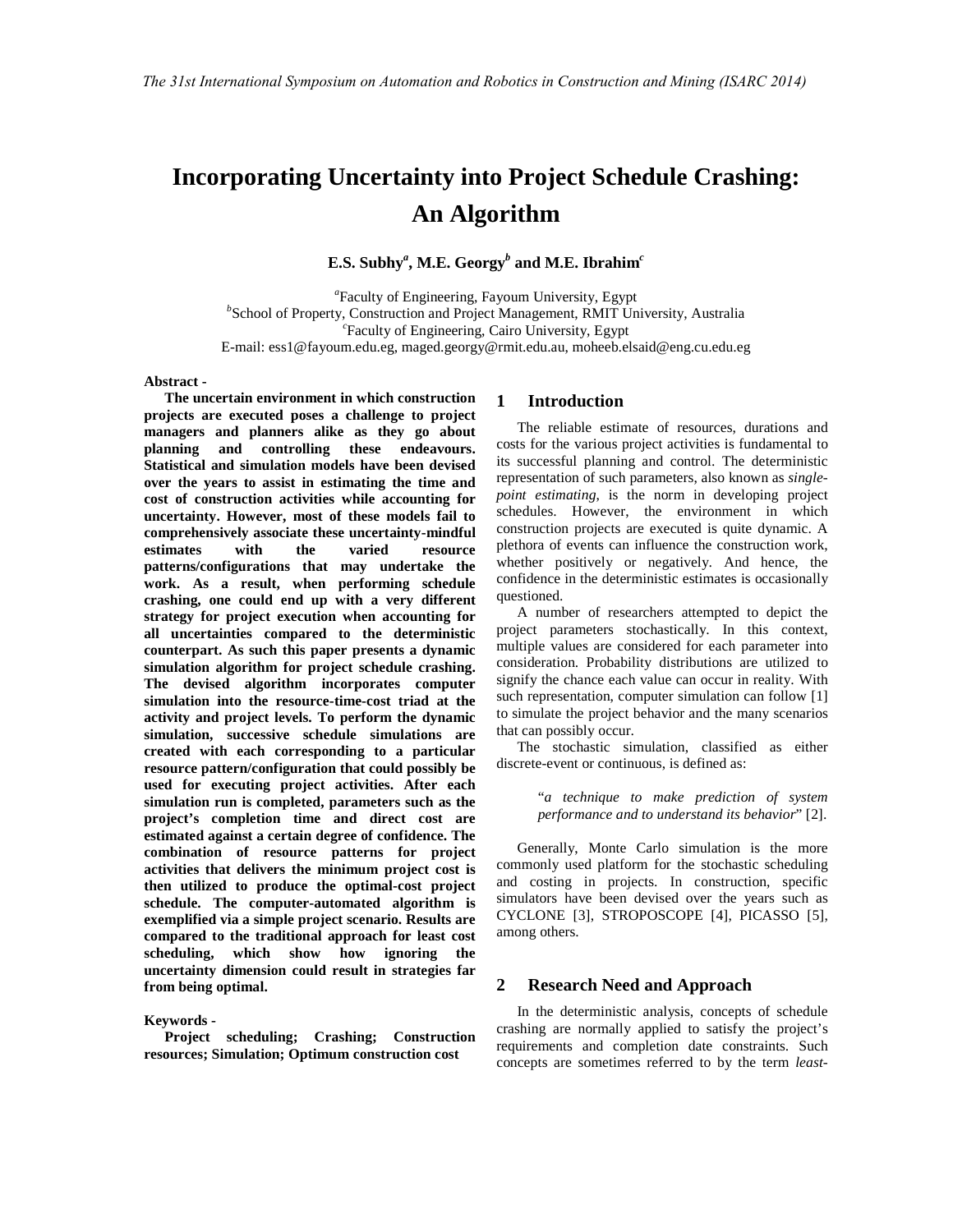*cost scheduling* as they aim to arrive at the least possible cost that satisfies the project's requirements and time constraint. The literature is quite rich in discussing these concepts based on the deterministic representation of resources, durations, and costs [6, 7, 8].

Realizing the importance of stochastic modeling and due to the lack of researches into stochastic schedule crashing, a study was initiated by the authors.

The paper at hand presents a new schedule planning and updating technique, referred to as the *Dynamic Simulation for Optimal-Cost Scheduling*. Technique establishes comprehensive algorithms for both project planning and the more sophisticated schedule updating. Paper particularly focuses on project planning and introduces the algorithm used for such purpose. It explains how to account for the various resource patterns/configurations used for job execution. Finally, a comparison of the typical least-cost scheduling process and the dynamic simulation approach is presented via an example construction project.

## **3 Modeling the Resource-Duration Relationship**

The productive resources assigned to a construction activity determine the cost and length of time it takes to complete it. As known, the more resources allocated to a job, the less duration and more cost it has. When accounting for the uncertainty in work execution, a given resource configuration/pattern will cause an activity to be executed in a duration that possibly ranges from a low/minimum/optimistic value (*o*) to a high/maximum/pessimistic value (*p*). Within this range, a most likely estimate (*m*) corresponds to the duration having the highest probability of occurrence amongst all values possible.

Let us assume the minimum and maximum levels of productive resources to be *Rmin* and *Rmax*, which correspond to durations  $D_{min}(p,m,o)$  and  $D_{max}(p,m,o)$ . A triangular distribution is the distribution of choice in this study. The unavailability of abundant data in construction companies makes this distribution a more suitable choice in real-world practice. Further, its usage has been promoted in the process simulation literature [9,10]. With the triangular distribution in place, the relationship between the resource usage and activity duration can be represented in the 3D view illustrated in figure 1. The human resource order refers to the level/number of human resources assigned to the construction job. The least order of human resources corresponds to the longest duration and vice versa. Given the manpower wage rates, the human resource order can be converted into dollar values.

The triangular probability distribution can be

converted into the cumulative probability distribution illustrated in figure 2. This distribution is fundamental to the randomization process and the choice of resource patterns and duration values for the subsequent simulation runs.



Figure 1. Resource-duration relationship (case of unlimited resources)



Figure 2. Cumulative probability distribution (case of unlimited resources)

The representation in figures 1 and 2 assumes no limitation on the productive resources and/or materials used for work execution. However, in reality, some activities in the project will typically have such limitations, figures 3 and 4. As seen, the limitation imposes a minimum possible duration of  $C_i$  on activity *i*. Consider for instance insufficient materials or construction tools that prevents completing the work in less than *C<sup>i</sup>* . Even if the manpower assigned to work can complete the work in less time, the possibility is eliminated.



Figure 3. Resource-duration relationship (case of limited resources)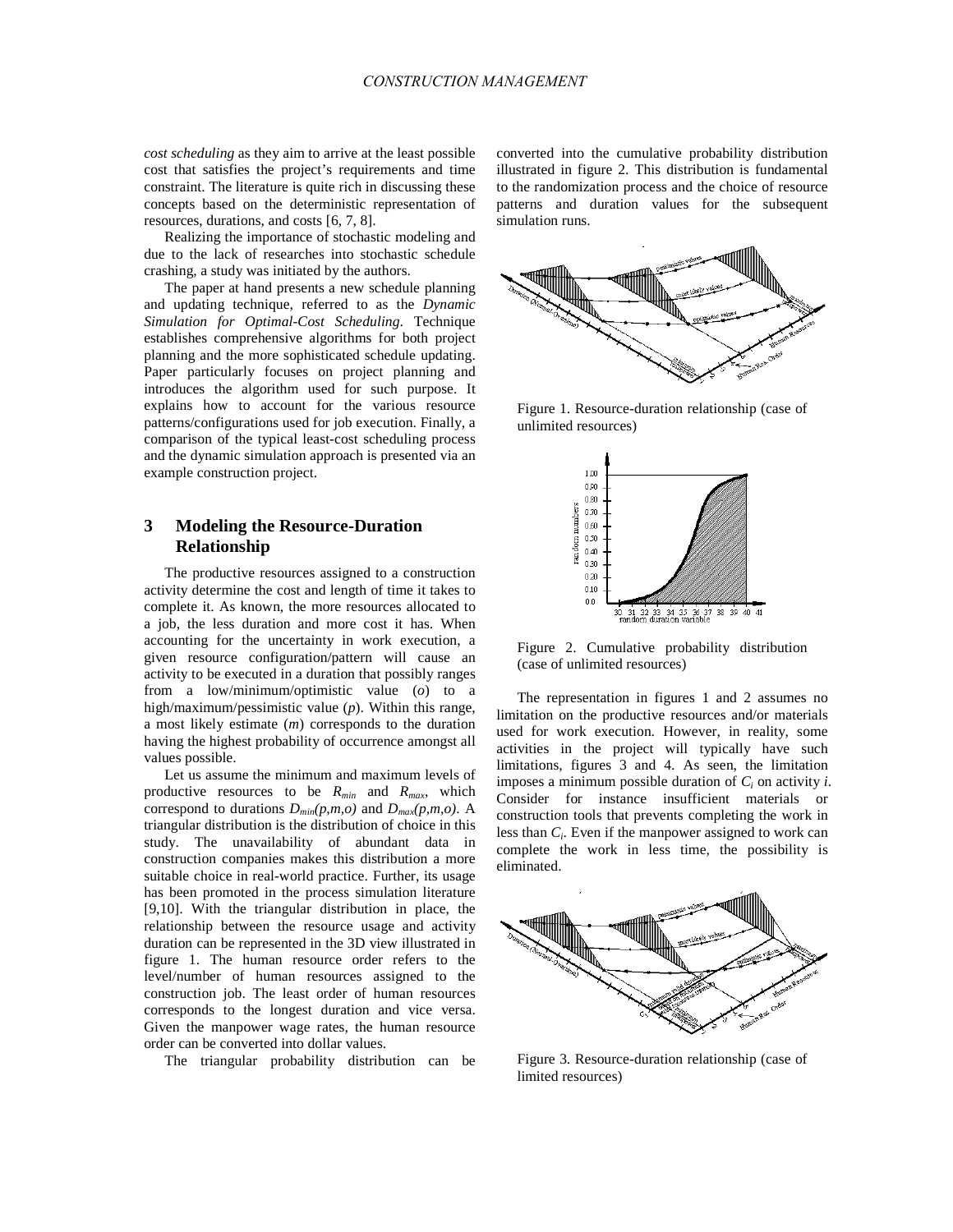

Figure 4. Cumulative probability distribution (case of limited resources)

# **4 Algorithm for Simulating the Project Schedule and the Crashing Process**

A project's activities need to be executed in a certain order so as to deliver the project on time and on budget. If a certain set of resource configurations/patterns are selected for the various project activities, computer simulation can then be utilized to estimate the possible completion times for such project. Typically a probability distribution for the total project duration is developed. Using this distribution, the probability of completion by a certain date is estimated.

In a sense, this stochastic analysis determines how risky the entire project is, with regard to its completion by a pre-set date. Also, the corresponding project cost can stochastically be estimated for the selected resource configurations/patterns. Time and cost in this regard represent the performance criteria that govern the development and approval of project plans.

When one examines the process of schedule crashing in case of stochastic analysis, it becomes obvious that the process is rather sophisticated. Simulation turns into a successive process, whose parameters change with the change of resource patterns, activities, critical path(s) in the project network, etc. To address such an aspect, a strategy has been established in this research to approach the crashing process.

The stochastic analysis starts with the so-called "*Base Simulation*". Minimum productive resources (maximum duration) are assigned to each activity as shown in figure 5. This simulation run is denoted with *Sim0*.

the minimum-resource probability distributions for all project activities, the project's probabilistic time and cost are developed. These cumulative probability charts provide the basis for moving to the next step. It is understandable that each subsequent simulation, i.e., *Sim1*, *Sim2*, etc., will associate with a different resource pattern. Results of the various steps are organized in vectors and matrices

as shown in figure 6.



Figure 5. Base Simulation – minimum resource configuration



Figure 6. Simulation results recording

The third vector in figure 6 is particularly important as it tracks the criticality of each activity in the project (i.e., the number of times the activity was recorded as critical in a given simulation). This guides the immediately subsequent simulation of the project and which activities to shorten.

The dynamic simulation process proceeds as per the following steps:

- 1. Activities not utilizing the maximum possible resource configuration, i.e., there is a window to assign more resources to reduce the duration of the activity, are identified.
- 2. A *preferential analysis* is performed to select activities worthy of being assigned more resources in the crashing process. This preferential analysis is designed to take into account four aspects; they are:
	- Utilizing the information of the preceding simulation to progress forward;
	- Observing the criticality of all activities having potential for crashing;
	- Observing the cost increase per unit time for each of the above activities; and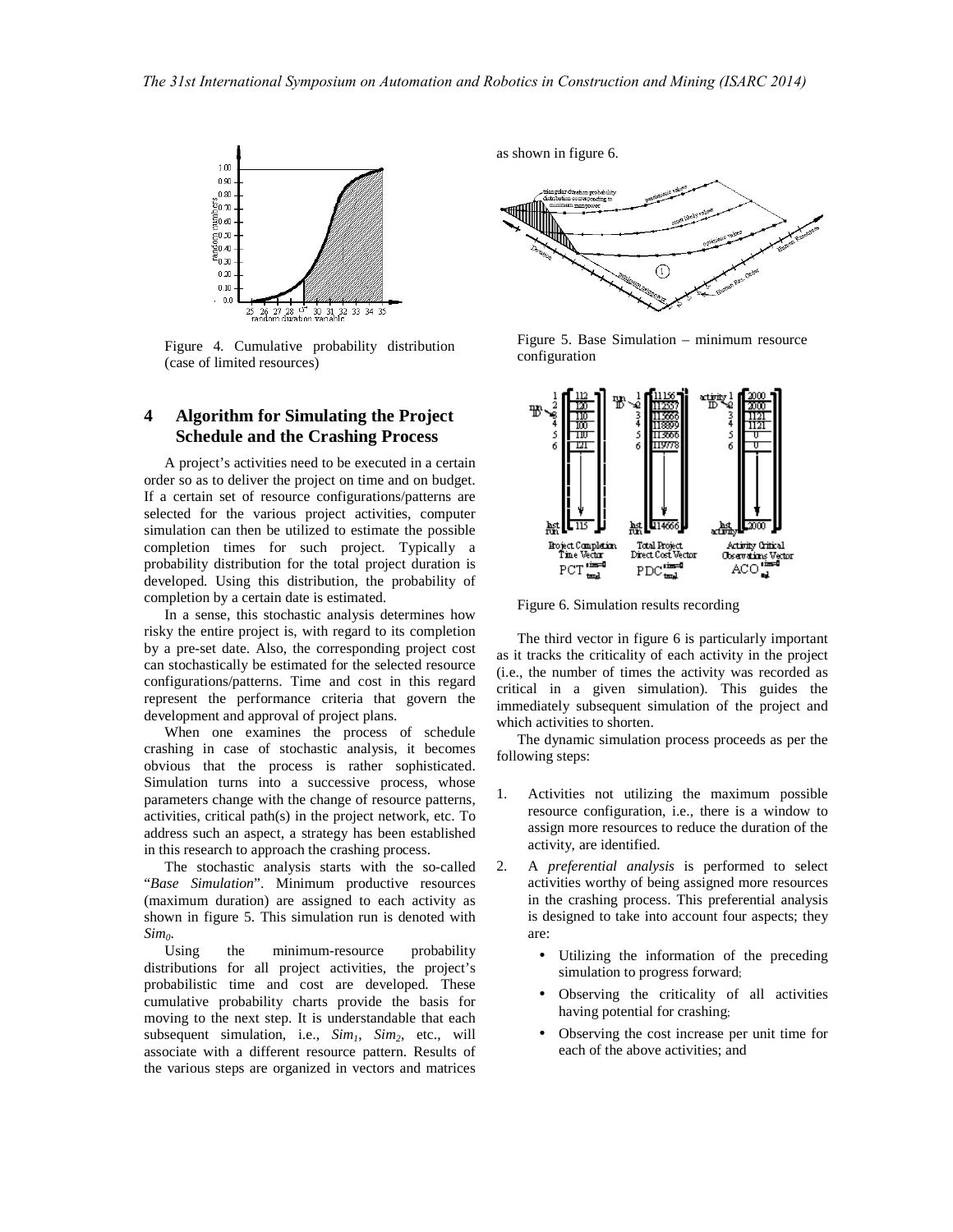• Observing the multiplicity and parallelism in critical paths.

In conclusion, for any valid-for-reduction activity *i*, the expected increase in the project direct cost per one unit reduction in the project completion time,  $ECI_{i,sim(j)\rightarrow sim(j+1)}$ , can be calculated as follows:

$$
ECI_{i,sim(j)}\underset{\mathcal{S}^{sim(j)}-DUR_{i,sim(j+1)}}{=((DC_{i,sim(j+1)}-DC_{sim(j)})}/\tag{1}
$$

Where  $DC_{sim(i)}$  is the direct project cost at sim *j*,  $DC_{i, \text{sim}(j+1)}$  is the expected direct project cost at sim *j+*1 resulting from manipulating activity *i*, *DURsim(j)* is the project duration at sim *j*, and  $DUR_{i,sim(j+1)}$  is the expected project duration at sim *j+*1 resulting from manipulating activity *i*. Both  $DC_{i,sim(j+1)}$  and  $DUR_{i,sim(j+1)}$  result from the preferential analysis cited above. Apparently, the minimum  $ECI_{i, sim(j)}$  *sim(j+1)* will point out which activity whose duration should be reduced.

- 3. The activity selected via preferential analysis will be allocated the additional resources needed for the project's time reduction. A new CPM-based simulation, according to the new configuration of resources, is performed to obtain the values of *DURsim(j)* and *DCsim(j)* for the subsequent step of the simulation process.
- 4. The new value *DURsim(j)* is evaluated to judge whether further actions are needed to meet the project's time constraints. If the deadline for project completion is met, the simulation process stops at this stage and the resource patterns/configurations utilized in the last simulation are used in the project plan.

# **5 Illustrative Example: Least-Cost Scheduling vs. Dynamic Simulation**

A simple construction project is used to exemplify the presented algorithm and compare with the more traditional least cost scheduling. The project comprises the fabrication of steel template with gratings, where unlimited resources exist. The activities of this project are (1) preparation of shop drawings and materials takeoff; (2) delivery of materials; (3) issuance of shop drawings for fabrication; (4) cutting of template slots; (5) clearing of template slots; (6) rolling of template slots; (7) cutting of gratings; (8) clearing of gratings; (9) rolling of gratings; (10) painting of template slot; (11) galvanization of gratings; (12) inspection; and (13) delivery to site.

#### **5.1 Least-Cost Scheduling**

Performing a least-cost scheduling exercise for the project results in the values illustrated in table 1. It is to be noted that the same action is consecutively taken to reduce project duration from 45 to 42 days. Each day in this reduction adds \$120 per day. This accumulates into \$360, i.e. 3 times \$120, when accounting for the 3-day duration reduction.

Table 1 Results of the least cost scheduling application

| Days      | Project  | Direct Cost | Cost            |
|-----------|----------|-------------|-----------------|
| Shortened | Duration |             | Increase        |
|           | 47       | \$36,355    |                 |
|           | 46       | \$36,415    | \$60            |
| 2         | 45       | \$36,505    | \$90            |
| 5         | 42       | \$36,865    | $$120 \times 3$ |
| 6         | 41       | \$37,065    | \$200           |
| 7         | 40       | \$37,285    | \$220           |
| 8         | 39       | \$37,585    | \$300           |
| 9         | 38       | \$37,905    | \$320           |
| 10        | 37       | \$38,428    | \$523           |
| 11        | 36       | \$39,356    | \$928           |
| 12        | 35       | \$40,411    | \$1,055         |

#### **5.2 Dynamic Simulation Scheduling**

Using the same information, the project was input into a computerized Dynamic Simulation system developed based on the principles and algorithms presented in the paper. First, minimum resources for project activities are assigned, i.e., establishing the basis for running the Base Simulation where days shortened is equal to 0. Project was simulated using 750 runs, and the results of project schedule are illustrated in figures 7. Figure 7 shows that a 54.55-day project schedule has a degree of confidence of 85% (or a 15% chance of being exceeded). When compared with the results obtained from the deterministic least-cost scheduling previously performed, a 47-day project schedule (obtained when days shortened=0) has a degree of confidence of 12% (or an 88% chance of being exceeded). Thus, based on the stochastic duration output, a 47-day project schedule provides the contractor with only a 12% chance that the project can be completed using this schedule duration and resource configuration.

Following to the analysis of the base simulation, the computerized Dynamic Simulation system was used to shorten the project by 1 to 12 days. Analysis of simulation results was performed for each shortened day. Results of the Dynamic Simulation are summarized in table 2.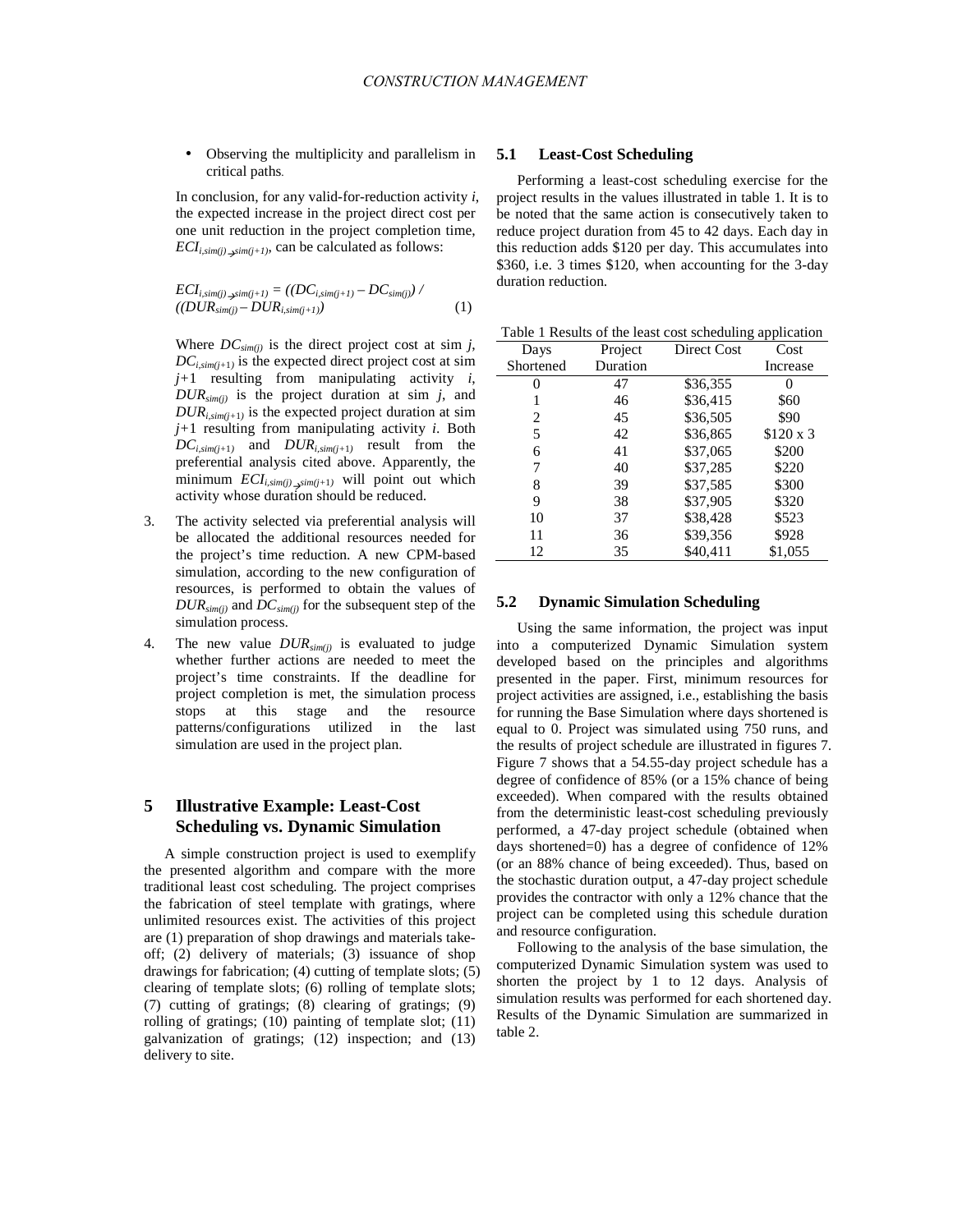

Figure 7. Results for the base simulation

Table 2 Results of the dynamic simulation application

| Days      | Project  | Probability          | Project  |
|-----------|----------|----------------------|----------|
| Shortened | Duration | ( <i>i.e.</i> degree | Duration |
|           |          | οf                   | at 85%   |
|           |          | confidence)          |          |
| 0         | 47       | 12%                  | 54.55    |
| 1         | 46       | 11%                  | 53.55    |
| 2         | 45       | 12%                  | 52.55    |
| 5         | 42       | 11%                  | 49.41    |
| 6         | 41       | 12%                  | 48.41    |
| 7         | 40       | 8%                   | 47.50    |
| 8         | 39       | 8%                   | 46.50    |
| 9         | 38       | 8%                   | 45.27    |
| 10        | 37       | 8%                   | 43.80    |
| 11        | 36       | 5%                   | 43.27    |
| 12        | 35       | 4%                   | 42.53    |

#### **5.3 Comparison of Results**

When comparing the detailed results of the least cost scheduling and dynamic simulation exercises, it becomes apparent that the activities addressed in the crashing process were the same less the sequence. One or more activities, when using the dynamic simulation, may require such a crashing action earlier or later than the traditional approach.

Comparison of the estimated project durations between the two approaches, as illustrated in table 2, shows great diversity in terms chances/probabilities. Values depicted by the traditional approach have quite a low probability of occurrence with the assigned resources and strategies for crashing adopted. When accounting for the variability in resources, durations and costs, the optimum values dramatically change.

While the deterministic least-cost scheduling technique was shown to produce less than satisfactory estimates, it still provides a reasonable guideline for the crashing process steps. The same set of activities was selected though the sequence differed between the two approaches. However, in conclusion, the dynamic simulation approach provides a more comprehensive view of the crashing process that is hard, even impossible, to visualize using the traditional approach.

The reader may have noticed that the analysis have not explicitly addressed indirect costs. Overheads in construction projects are without doubt a fundamental element of the cost. However, the indirect costs are typically tied to and considered a function of project duration [11]. Since both the least cost and dynamic simulation scheduling algorithms follow a step-by-step process for project duration reduction, the indirect costs for each step will be the same for both algorithms. In other words, the indirect cost will not create a different answer when comparing the two algorithms. However, it is understandable when the optimum total project cost is pursued –*which is not the focus of this particular paper*– incorporating the indirect costs becomes a necessity.

## **6 Conclusion**

The actual times and costs for the constituent activities of a project cannot be determined until these activities are carried out in reality. When performing the project planning function, the deterministic techniques are simply lacking. They consider one possible time/cost value for each activity. And as such, they fail to portray the big picture during the planning phase.

A new stochastic technique is developed to better identify the activities that should be shortened in the schedule crashing process (or schedule relaxation if the opposite is sought). This new technique, referred to by the term *Dynamic Simulation*, can be used in project planning as well as project control. Both cases of unlimited and limited resources are accounted for. This paper focused on the algorithm used for planning purposes.

The proposed algorithm performs successive discrete-event simulations using multiple configurations of resources and their corresponding duration and cost estimates. Each simulation run, with a unique resource configuration, provides a basis for the progressive crashing processes. At the end, the Dynamic Simulation algorithm not only arrives at an optimally-crashed schedule but also provides the optimum level of resources needed to achieve this goal.

The example project demonstrated that less informative decisions can be made when accounting for the deterministic results alone. The dynamic simulation